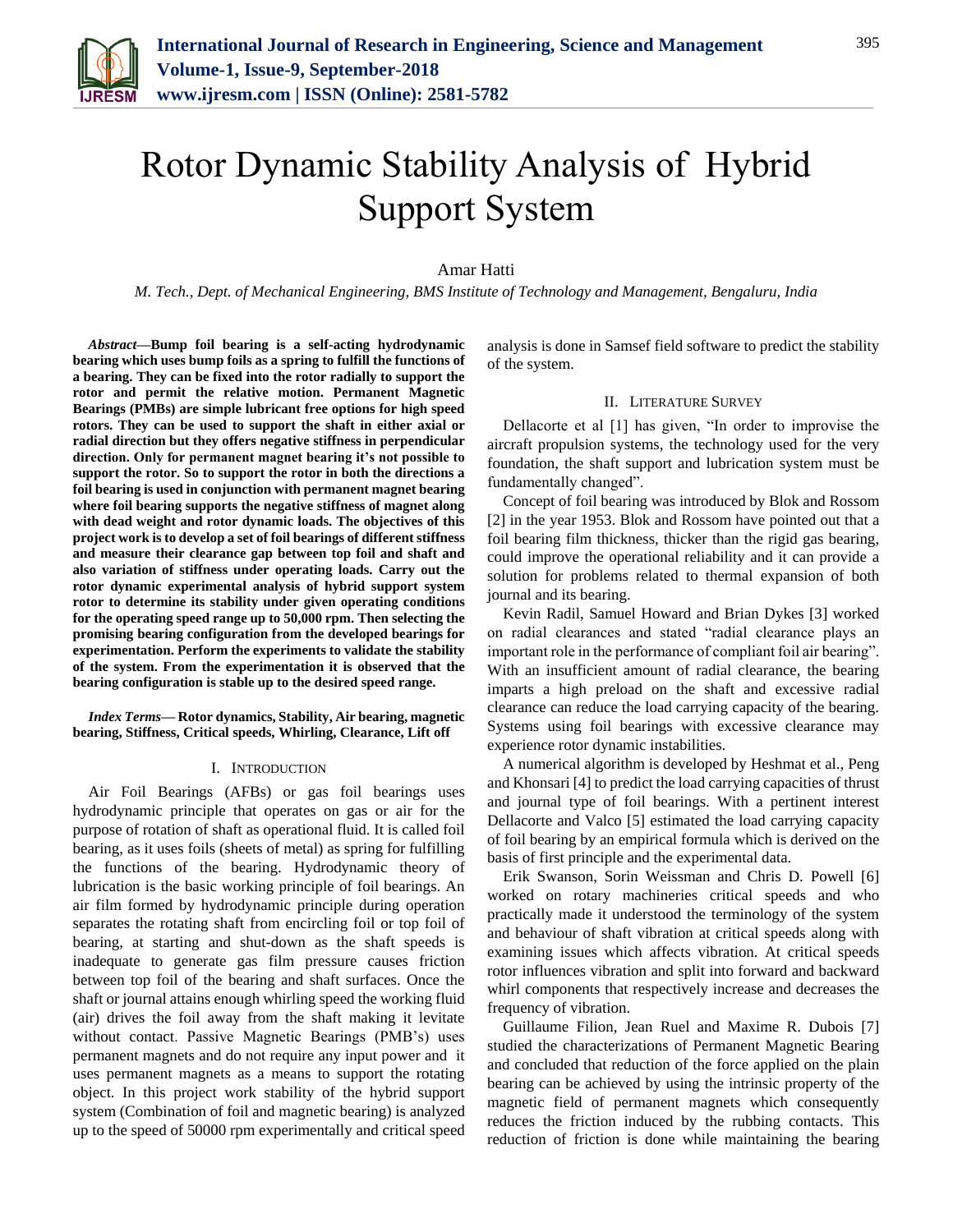

functionality. Along with this bearing stiffness greatly influences the dynamics of the system.

A study states that nearly \$162.3 billion per year is invested on lubrication and another study (bearing news) has reported the bearing market would reach \$101 billion in sales. So there is a requirement of air bearings which can eliminate the lubrication system and reducing the overall weight of all systems. Hybrid bearings are new technological answer for elimination of lubrication and complexities related to lubrication and lubricating systems. As foil bearings are less complex, easier for maintenance it reduces the total weight of system increasing its efficiency and reduces the cost. Hence development of these bearings for specific applications will be advantageous [8].

# III. PROBLEM STATEMENT

Permanent magnetic bearings are simple lubricant free options for high speed rotors. They can be used to support the shaft in either axial or radial direction with penalty of negative stiffness in perpendicular direction. It is impossible to support the rotor only with permanent magnet bearings. In order to develop total lubricant free rotor system alternate bearing support is required to be used in conjunction with magnetic bearings.

In an attempt to make the lubricant free support system for high speed rotors, CSIR-NAL developed a concept of hybrid support system with foil bearing for radial support and for axial support permanent magnetic bearing. As the permanent magnetic bearing used in axial direction develops the negative stiffness in radial direction, foil bearing has to cater for this load as well along with dead weight and rotor dynamic loads. Both the foil and permanent magnetic bearings have lesser damping and the shaft has to operate at speeds above 50,000 rpm.

# IV. FOIL AND MAGNETIC BEARING DEVELOPMENT

# *A. Foil Bearing Design*

Foil bearing design procedure involves designing of the bearing casing, bump foils of sheet metals, rotating shaft and top foils of below given materials.

- Casing and Shaft- EN 24 high strength steel
- Bump Foils and Top Foils Beryllium-Copper (Be-Cu) and Inconel X-750



Fig. 1. Bump foil

#### *B. Design Specifications*

This part involves manufacturing of 4 sets of foil bearings

with each set having a pair of foil bearings.



Fig. 2. Foil bearing final set

# TABLE I

| <b>DESIGN SPECIFICATIONS</b> |                |                       |         |           |  |
|------------------------------|----------------|-----------------------|---------|-----------|--|
| Foil                         | Casing         | Casing Inner<br>Shaft |         | Bump rad. |  |
| Material                     | Name           | $dia.$ (mm)           | dia(mm) | (mm)      |  |
| Be-Cu                        | B1             | 22.5                  | 15.04   | 3.3       |  |
| Be-Cu                        | B <sub>2</sub> | 22.5                  | 15.04   | 3.3       |  |
| Inconel                      | C <sub>1</sub> | 21.5                  | 15.04   | 3.3       |  |
| Inconel                      | C <sub>2</sub> | 21.5                  | 15.04   | 3.3       |  |
| Be-Cu                        | D1             | 19.5                  | 15.04   | 2         |  |
| Be-Cu                        | D <sub>2</sub> | 19.5                  | 15.04   | 2         |  |
| Be-Cu                        | E1             | 17.5                  | 14.87   |           |  |
| Be-Cu                        | E2             | 17.5                  | 14.87   |           |  |

#### *C. Magnetic Bearing Development*

For current work Passive Magnetic Bearing (PMB) is used. PMB can be realized using radially, axially or perpendicularly magnetized circular magnets. Used PMB is axially magnetized as shown in Fig. 3. Arrangement of magnets changes bearing's stiffness and load carrying capacity.



Fig. 3. Axial magnetization

#### V. CHARACTERIZATION OF FOIL AND MAGNETIC BEARING

# *A. Clearance Test*

The purpose of this test is to measure the clearance space between top foil and shaft of the foil bearing.

Clearance test setup is made as shown in below figure. In this setup two displacement sensors are used, one in horizontal and one more in vertical direction to measure the displacement of the bearing with varying load and a tachometer is used to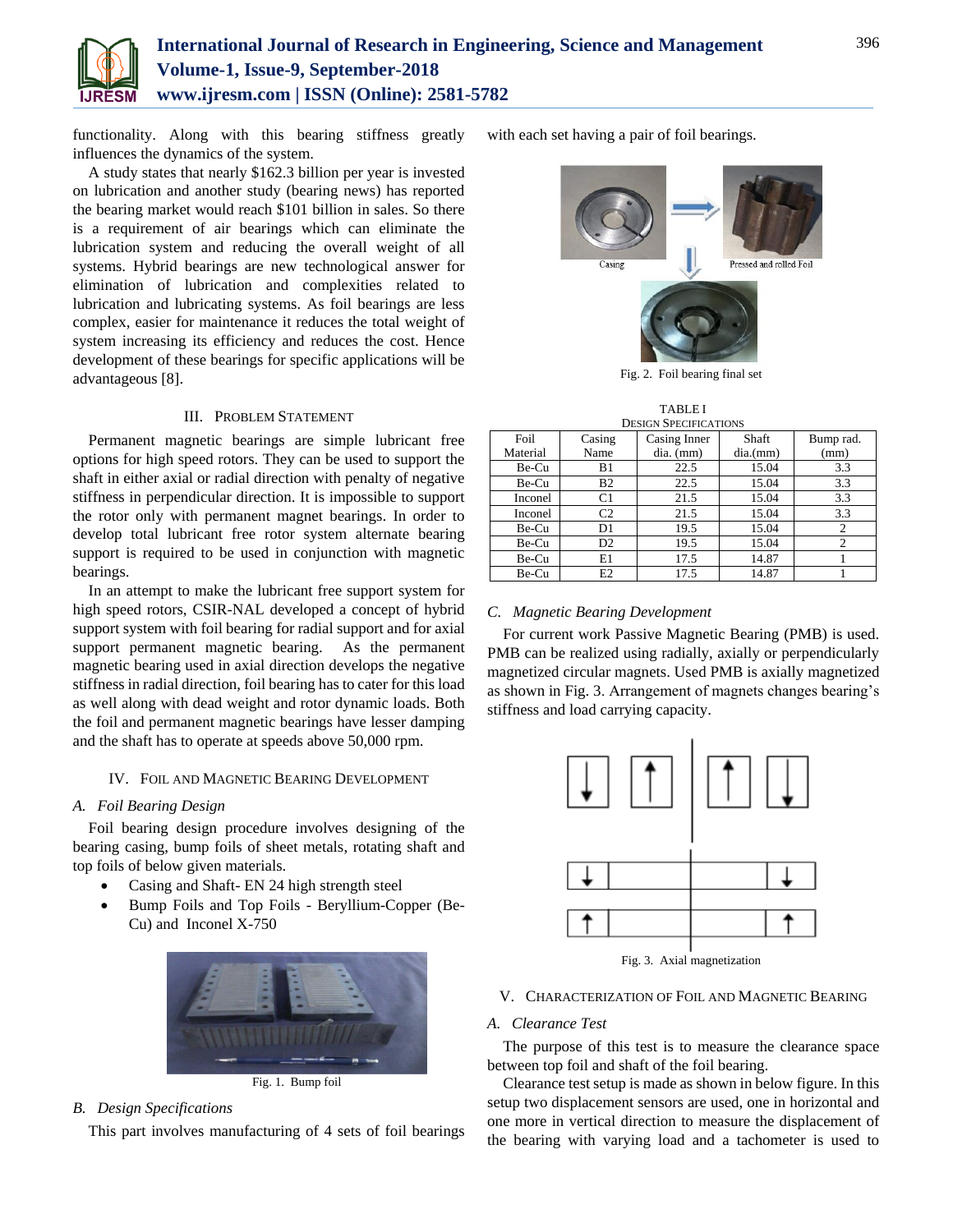

measure the speed of rotation. Data Acquisition System used here is the NV gate software system to acquire the data.



Fig. 4. Clearance test set up

Bearings have the clearances from 21 microns to 291 microns for varying loads from 0.5 kg to 1.5 kg. Higher the clearance needs lesser speeds to lift off the shaft and lower the clearances needs higher speeds to lift off the shaft.

#### *B. Foil Bearing Stiffness Test*

The bump stiffness can be calculated for the given bump geometry with following expressions [9].

$$
K_{\rm f} = \frac{6G}{r^3}_{\rm b} * \text{width of the bump MN/m}
$$

Where, G indicates the spring flexure stiffness per unit corrugation length and is given by,

$$
G = \frac{\text{Et}^3_{\text{b}}}{12(1-\gamma^2)} \text{ Nm}
$$

# $E= 140$  GPa for Be-Cu and  $E= 210$  GPa for Inconel X-750

# *C. Stiffness Characterization of Passive Magnetic Bearing*

In this project axially magnetized PMB's are used. The magnets are made up of NdFeB material. Results indicate that the bearing can support the maximum force of 66.8 N with axially offsetting 6.5 mm and offering the stiffness of 22.3 KN/m when rings are at the center [9] which is indicated in Fig. 5.



|                |                      |                 | <b>DESIGN SPECIFICATIONS</b> |                         |          |
|----------------|----------------------|-----------------|------------------------------|-------------------------|----------|
| Casing         | Bore gauge dia. (mm) | Shaft dia. (mm) | Nominal clearance (microns)  | Clearance under weight. |          |
|                |                      |                 |                              |                         |          |
|                |                      |                 |                              | (kg)                    | (micron) |
|                |                      |                 |                              | 0.5                     | 193      |
| B1             | 15.11                | 15.04           | 70                           | $1.0\,$                 | 217      |
|                |                      |                 |                              | 1.5                     | 266      |
|                |                      |                 |                              | 0.5                     | 25       |
| B <sub>2</sub> | 15.09                | 15.04           | 50                           | 1.0                     | 66       |
|                |                      |                 |                              | 1.5                     | 126      |
|                |                      |                 |                              | 0.5                     | 107      |
| C1             | 15.29                | 15.04           | 250                          | 1.0                     | 199      |
|                |                      |                 |                              | 1.5                     | 291      |
|                |                      |                 |                              | 0.5                     | 102      |
| C <sub>2</sub> | 15.24                | 15.04           | 200                          | 1.0                     | 180      |
|                |                      |                 |                              | 1.5                     | 255      |
|                |                      |                 |                              | 0.5                     | 20       |
| D1             | 15.09                | 15.04           | 50                           | 1.0                     | 58       |
|                |                      |                 |                              | 1.5                     | 120      |
|                |                      |                 |                              | 0.5                     | 58       |
| D <sub>2</sub> | 15.07                | 15.04           | 30                           | 1.0                     | 145      |
|                |                      |                 |                              | $1.\overline{5}$        | 178      |
|                |                      |                 |                              | 0.5                     | 56       |
| E1             | 14.97                | 14.87           | 100                          | 1.0                     | 99       |
|                |                      |                 |                              | 1.5                     | 110      |
|                |                      |                 |                              | 0.5                     | 21       |
| E2             | 14.9                 | 14.87           | 30                           | 1.0                     | 44       |
|                |                      |                 |                              | 1.5                     | 78       |
|                |                      |                 |                              |                         |          |

TABLE II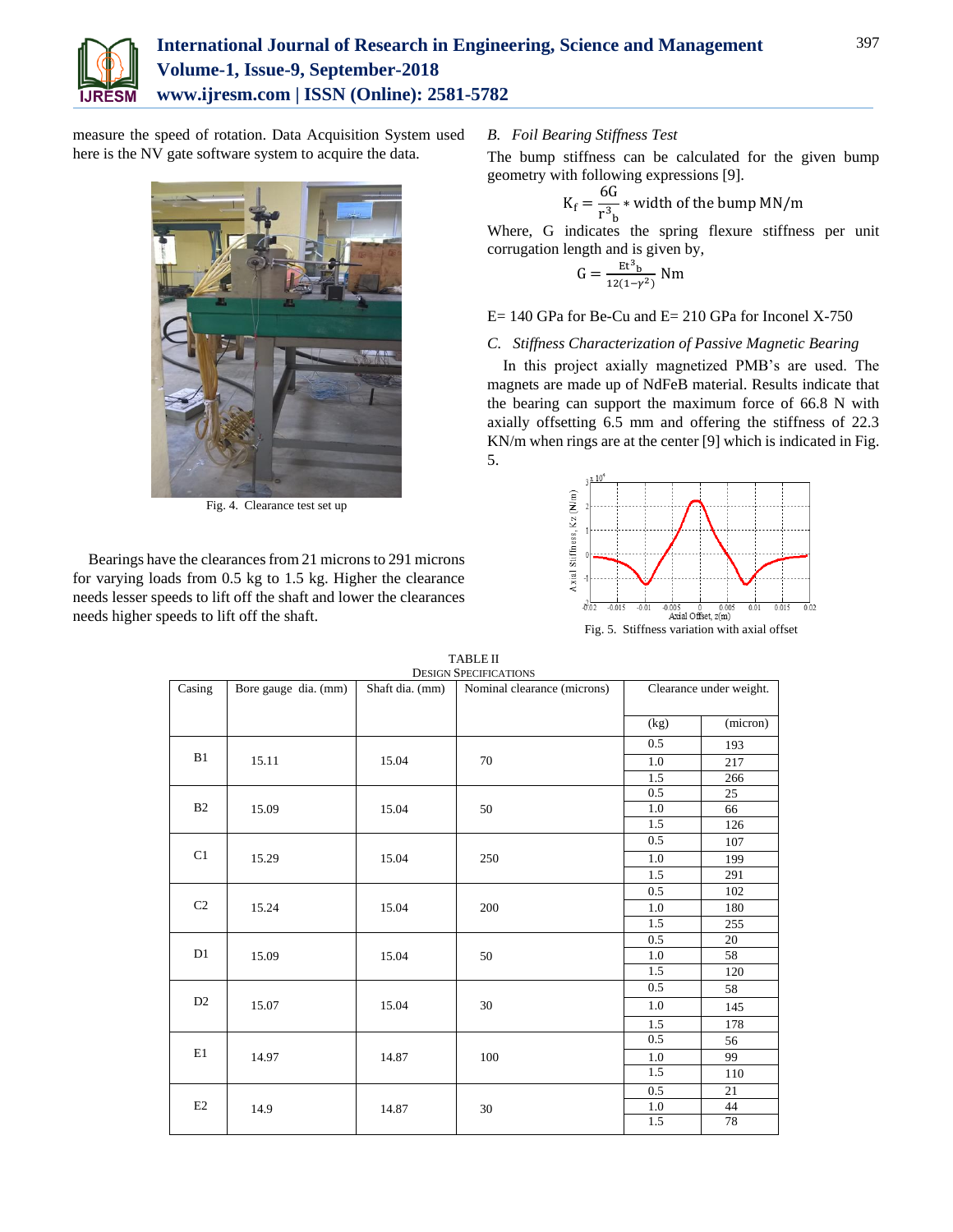

| Casing                | Sheet thickness (mm) | Theoretical stiffness (MN/m) | Diff. Load     | Deflection (mm)             | Exp. Stiffness (MN/m)       |
|-----------------------|----------------------|------------------------------|----------------|-----------------------------|-----------------------------|
|                       |                      |                              | $\rm NA$       | $\sim$                      | $\sim$                      |
| B1                    | 0.3                  | 0.6934                       | 0.5            | 24                          | 0.204                       |
|                       |                      |                              | $\mathbf{1}$   | 73                          | 0.134                       |
|                       |                      |                              | $\rm NA$       | $\mathcal{L}^{\mathcal{L}}$ | $\sim$                      |
| B2                    | 0.3                  | 0.6934                       | 0.5            | 41                          | 0.120                       |
|                       |                      |                              | $\mathbf{1}$   | $101\,$                     | 0.097                       |
|                       |                      |                              | NA             | $\sim$                      | $\sim$                      |
| C1                    | 0.2                  | 1.0582                       | 0.5            | 92                          | 0.053                       |
|                       |                      |                              | $\mathbf{1}$   | 184                         | 0.053                       |
|                       |                      | 1.0582                       | NA             | $\omega$                    | $\sim$                      |
| C <sub>2</sub>        | 0.2                  |                              | 0.5            | 78                          | 0.063                       |
|                       |                      |                              | $\mathbf{1}$   | 153                         | 0.064                       |
| D1<br>0.3             |                      | 3.1154                       | $\rm NA$       | $\omega$                    | $\mathcal{L}_{\mathcal{A}}$ |
|                       |                      |                              | $0.5\,$        | 38                          | 0.129                       |
|                       |                      |                              | $\mathbf{1}$   | 100                         | 0.098                       |
| D <sub>2</sub><br>0.3 |                      |                              | $\rm NA$       | $\omega$                    | $\sim$                      |
|                       |                      | 3.1154                       | 0.5            | 87                          | 0.056                       |
|                       |                      |                              | $\mathbf{1}$   | 120                         | 0.082                       |
| E1                    | 0.3                  |                              | $\rm NA$       | $\sim$                      | $\sim$                      |
|                       |                      | 24.923                       | 0.5            | 43                          | 0.114                       |
|                       |                      |                              | $\overline{1}$ | 54                          | 0.182                       |
|                       |                      |                              | NA             | $\mathcal{L}$               | $\omega_{\rm{max}}$         |
| E2                    | 0.3                  | 24.923                       | 0.5            | 23                          | 0.213                       |
|                       |                      |                              | $\mathbf{1}$   | 57                          | 0.172                       |

TABLE III FOIL BEARING STIFFNESS TEST RESULTS

# *D. Stiffness Calculations of Hybrid Support System*

Stiffness invoked in the hybrid support is the combination of stiffness of foil bearing and magnetic bearing which influences the shaft movement in both radial and axial direction. Negative magnetic bearing stiffness influences resultant stiffness in radial direction this has to be countered by the stiffness of foil bearing. The negative stiffness experienced by foil bearing is one fourth of the magnetic bearing's axial stiffness.

Resultant stiffness in radial direction of hybrid bearing,

 $K = Stiffness of foil bearing - (0.25 * Stiffness of magnetic)$ bearing)

 $K = Kf - (0.25 * Km)$ 

Stiffness results of hybrid support system are tabulated in Table-4.

# *E. Lift-Off Speed Test*

Lift off speed test has conducted to study at what speed of rotation of shaft bearing is able to create the hydrodynamic force to lift the shaft along with the load on it. This parameter is very important to know and predict the load carrying capacity of the bearing and optimum range of speed a bearing is sufficient to lift the shaft. Higher the loads on the shaft eventually take the bearing to lift the shaft at higher speeds and lower the load it takes less speed to lift the loads. Lift off speed test results are tabulated in Table-5.

Lift off speed test results observed from the run indicates bearings with different design specifications are able to lift off and levitates the shaft in the speed ranges from 22,000 rpm to 33,000 rpm. Bearing B lifts off the shaft at lower speed ranges of 22,000 rpm as it contain appreciable clearance space. Bearing E lifts off the shaft at higher speeds of the range 32,000 rpm and reason for this is its lower clearance gap and higher stiffness of the bumps.

#### VI. EXPERIMENTATION WITH HYBRID SUPPORT SYSTEM

*A. Hybrid Support System Assembly*



Fig. 6. Test rotor with air turbines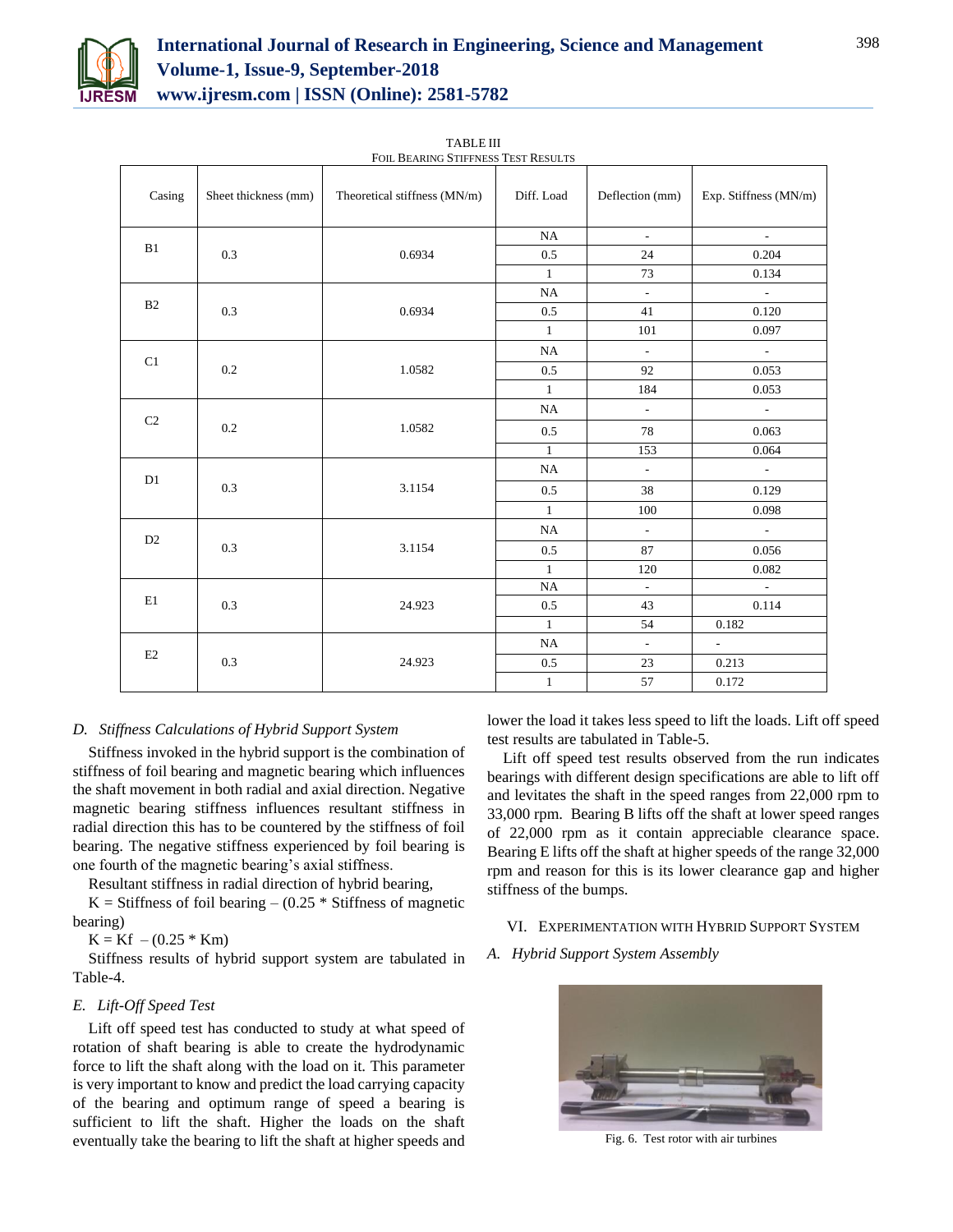

| <b>TABLE IV</b>                              |            |           |                      |           |
|----------------------------------------------|------------|-----------|----------------------|-----------|
| <b>HYBRID BEARING STIFFNESS TEST RESULTS</b> |            |           |                      |           |
|                                              | <b>PMB</b> | Foil      | PMB's                | Hybrid    |
| Casing                                       | Position   | bearing   | $-ve$                | bearing   |
| Name                                         | (m)        | stiffness | stiffness            | stiffness |
|                                              |            | (MN/m)    | (MN/m)               | (MN/m)    |
|                                              | $\theta$   | 0.6934    | 0.01115              | 0.6878    |
| B1                                           | 0.04       |           | $\Omega$             | 0.6934    |
|                                              | 0.018      |           | $-0.006$             | 0.6964    |
|                                              | $\theta$   | 0.6934    | 0.01115              | 0.6878    |
| B <sub>2</sub>                               | 0.04       |           | $\theta$             | 0.6934    |
|                                              | 0.018      |           | $-0.006$             | 0.6964    |
|                                              | $\theta$   | 1.0582    | 0.01115              | 1.0526    |
| C <sub>1</sub>                               | 0.04       |           | $\Omega$             | 1.0582    |
|                                              | 0.018      |           | $-0.006$             | 1.0612    |
|                                              | $\theta$   | 1.0582    | $0.\overline{01115}$ | 1.0526    |
| C <sub>2</sub>                               | 0.04       |           | $\theta$             | 1.0582    |
|                                              | 0.018      |           | $-0.006$             | 1.0612    |
| D <sub>1</sub>                               | $\Omega$   | 3.1154    | 0.01115              | 3.109825  |
|                                              | 0.04       |           | $\overline{0}$       | 3.1154    |
|                                              | 0.018      |           | $-0.006$             | 3.1184    |
|                                              | $\theta$   | 3.1154    | 0.01115              | 3.109825  |
| D2                                           | 0.04       |           | $\theta$             | 3.1154    |
|                                              | 0.018      |           | $-0.006$             | 3.1184    |
|                                              | $\theta$   | 24.923    | 0.01115              | 24.9174   |
| E1                                           | 0.04       |           | $\Omega$             | 24.923    |
|                                              | 0.018      |           | $-0.006$             | 24.926    |
| E2                                           | $\theta$   | 24.923    | 0.01115              | 24.9174   |
|                                              | 0.04       |           | $\theta$             | 24.923    |
|                                              | 0.018      |           | $-0.006$             | 24.926    |

TABLE V

| <b>LIFT OFF SPEED TEST RESULTS</b> |                                      |  |  |
|------------------------------------|--------------------------------------|--|--|
| Casing                             | Lift off speed of foil bearing (RPM) |  |  |
| B1                                 | 22000                                |  |  |
| B <sub>2</sub>                     | 28000                                |  |  |
| C1                                 | 25000                                |  |  |
| C <sub>2</sub>                     | 26500                                |  |  |
| D1                                 | 30000                                |  |  |
| D <sub>2</sub>                     | 32600                                |  |  |
| E1                                 | 32000                                |  |  |
| E <sub>2</sub>                     | 33000                                |  |  |



Fig. 7. Magnet holder



Fig. 8. Cover plate

As hybrid support system consists of two main bearings. Radially controlled foil bearing and axially controlling passive magnetic bearing. The solid model of the assembly and demonstration are shown in the figures.



Fig. 9. Test rig schematic



Fig. 10. Assembled test rig

#### *B. Hybrid Bearing Test*

Hybrid bearing test is carried out up to the speed of 50000 rpm. The signal indicating change in vibration levels with speed is shown in Fig. 11. This data which is obtained from DAQ system is processed in MATLAB to determine the shaft orbital motion at varying speeds. During coast up it is observed that there exists a metal to metal friction up to 29000 rpm and shaft becomes air borne once it crosses this speed, called lift off speed. Once the shaft becomes airborne there is no resistance for the motion and rotor reaches the maximum rpm within short time and continues to rotate at that speed until air mass flow over the air turbines reduces. During coast down it is observed that the shaft sits on the bearing at speed of 26000 rpm at which distortion in the orbit shape is observed. Orbit plots at lift off and break off are shown in Fig. 6.7. Orbit plot at operating speed of 48000 rpm is shown in Fig. 6.8. From figure it is observed that the sensor is saturating hence plot is appearing flat at the bottom.



Fig. 11. Variation in overall vibration with speeds